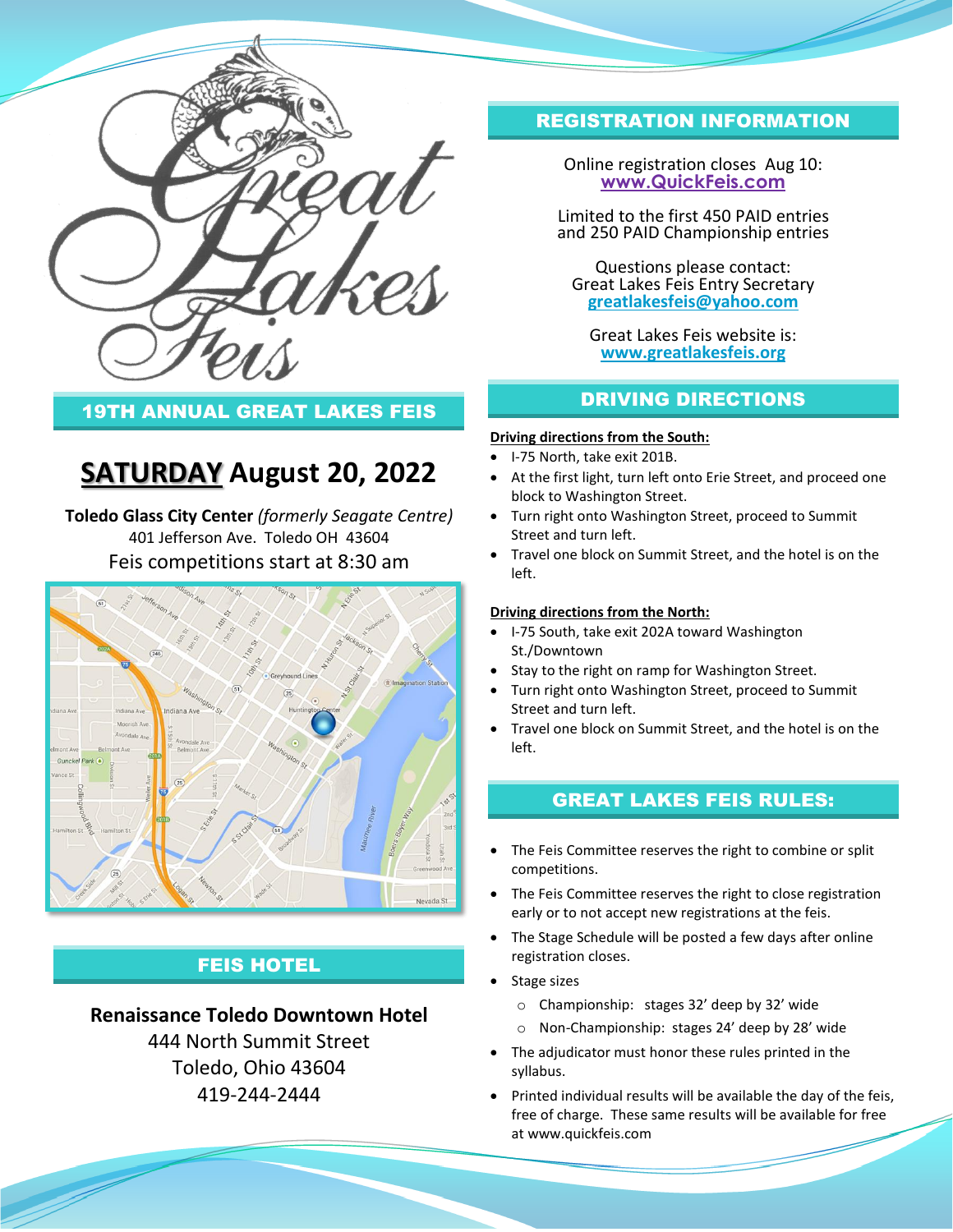

## ENTRY FEES:

- Full payment is due at time of registration. *Your registration is not complete until your payment is received*. All unpaid registrations will be dropped at the end of online registration period.
- US Funds ONLY will be accepted
	- o Online registration will accept credit card payment only.
	- o In Person registration will accept credit card or cash.
	- o Sorry no checks will be accepted at any time
	- Fees for non-champ are PER dancer PER dance
- Champ fees are PER dancer only
- Payment must be made at the time of registration
- Great Lakes Feis has NO waiting list
- Online registration will close on Aug 10

# **ABSOLUTELY NO REFUNDS!**

|                                                                        | <b>FEES</b>                                 |
|------------------------------------------------------------------------|---------------------------------------------|
| <b>Event Fee</b><br>Does not count towards family max                  | <b>S20</b><br>per family                    |
| Grades &<br><b>Music Comps</b>                                         | \$10<br>per competition & per<br>competitor |
| <b>Preliminary &amp;</b><br><b>Open Championship</b>                   | <b>\$50</b><br>per dancer                   |
| <b>Special Dance Competitions</b><br>Does not count towards family max | \$10<br>per dancer                          |
| <b>TEAM Fees</b><br>Does not count towards family max                  | See below                                   |
| <b>Family Max</b>                                                      | <b>S150</b>                                 |

## ENTRY FEES:

All late fees are in addition to the regular feis fees above 

|                            | June 08 and afterwards |
|----------------------------|------------------------|
| New Registration           | \$50                   |
| <b>Registration Change</b> | \$25                   |
| <b>Family Max</b>          | No family max          |

- Late NEW registration will only be accepted if the feis has not capped.
- New registrations and changes must be made BEFORE the competitor competes.
- Fees must be paid at the time of registration
- ONLY CREDIT CARDS will be accepted for online fees
- At the feis, cash or credit cards will be accepted
- Sorry no checks

# JIMMY MAYE MEMORIAL TROPHY (999JMM)

- Open to ANY dancer at ANY level
- Must register and pay online ONLY
- Dancers are allowed 32 bars of music of their choice
	- o Reel
	- o Jig
	- o Slip Jig
	- o Treble Jig
	- o Hornpipe
- You may have live or pre-recorded music. Pre-recorded music must be on a CD. No other format will be allowed.
- Choreography must be your own steps and not your school steps.
- Choreography must include:
	- o Rocks or Cross-Keys
	- o Some type of jump
	- o Some type of twisting

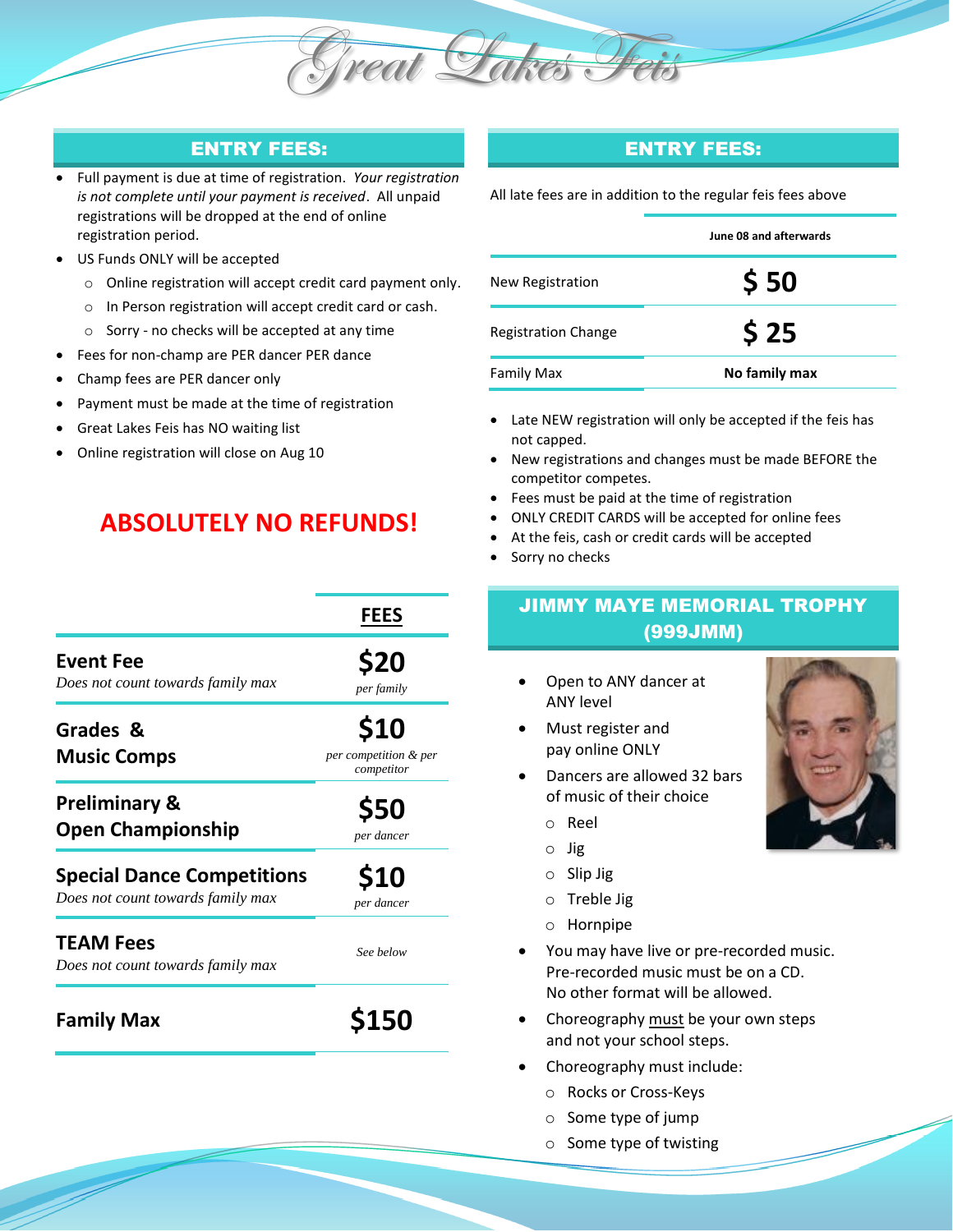## NUMBERING SYSTEM

The following numbering system complies with the NAFC Mid America Standardized Syllabus

reat

| 1 <sup>st</sup> Digit                                                                                        | Level Category: FIRST FEIS Dances all begin with "1", BEGINNER 1 with "2", and so forth                                                     |  |  |  |  |  |  |  |  |  |
|--------------------------------------------------------------------------------------------------------------|---------------------------------------------------------------------------------------------------------------------------------------------|--|--|--|--|--|--|--|--|--|
| 2 <sup>nd</sup> and 3 <sup>rd</sup> Digits                                                                   | Age Group, Girls begin at 01 and Boys begin at 51.<br>So "05" means girls under 5, while 61 means boys under 11.                            |  |  |  |  |  |  |  |  |  |
| 4 <sup>th</sup> and 5 <sup>th</sup> Digits (Letters)                                                         | Competition Type: $RL = REEL$ $LJ = LIGHT JIG$ $SJ = SLIP JIG$ $TU = TREELE JIG$<br>$HP = HORNPIPE$ PD = ST PATRICK DAY TS = TRADTIONAL SET |  |  |  |  |  |  |  |  |  |
| AGE GROUP: your age group is determined by the YEAR the competitor was born. This changes from year to year! |                                                                                                                                             |  |  |  |  |  |  |  |  |  |
| Eor                                                                                                          |                                                                                                                                             |  |  |  |  |  |  |  |  |  |

| For<br>2022 | <u>U5</u> | <u>U6</u> | U7   | <u>U8</u> | <u>U9</u> | <u>U10</u> | U11  | U12  | U13  | U14  | <b>U15</b> | U16  | U17  | U18  |
|-------------|-----------|-----------|------|-----------|-----------|------------|------|------|------|------|------------|------|------|------|
| Born in:    | 2017      | 2016      | 2015 | 2014      | 2013      | 2012       | 2011 | 2010 | 2009 | 2008 | 2007       | 2006 | 2005 | 2004 |

PLEASE NOTE: Age groupings beginning with "O" mean THAT age AND over (example O11 means 11 and older)

## FIRST FEIS

The First Feis level has been established for dancers who are competing in their very first Feis. Once a dancer competes in the First Feis category, the dancer must move into Beginner 1 or Beginner 2. AT THIS LEVEL, DANCERS ARE NOT ALLOWED TO COMPETE IN SOLO COSTUMES (only school costumes are allowed) **Dancers competing in the First Feis category are limited to participating in the First Feis Category ONLY**

|                 |           |       |       |       | <b>GIRLS</b> |            |                   |            |           |                   |       | <u>BOYS</u> |       |            |       |            |
|-----------------|-----------|-------|-------|-------|--------------|------------|-------------------|------------|-----------|-------------------|-------|-------------|-------|------------|-------|------------|
|                 | <u>U5</u> | U6    | U7    | U8    | U9           | <u>U10</u> | <u>U11</u>        | <u>011</u> | <u>U5</u> | <u>U6</u>         | U7    | U8          | U9    | <u>U10</u> | U11   | <b>O11</b> |
| <b>REEL</b>     | 105RL     | 106RL | 107RL |       | 108RL 109RL  |            | 110RL 111RL 112RL |            |           | 155RL 156RL 157RL |       | 158RL       | 159RL | 160RL      | 161RL | 162RL      |
| LIGHT JIG       | 105LJ     | 106LJ | 107LJ | 108LJ | 109LJ        | 110LJ      | 111LJ             | 112LJ      | 155LJ     | 156LJ             | 157LJ | 158LJ       | 159LJ | 160LJ      | 161LJ | 162LJ      |
| <b>SLIP JIG</b> | 105SJ     | 106SJ | 107SJ | 108SJ | 109SJ        | 110SJ      | 111SJ             | 112SJ      |           |                   |       |             |       |            |       |            |

## BEGINNER 1 (BEGINNER)

A dancer who has been dancing for less than one year. A Beginner 1 must move to Beginner 2 no later than January 1st of the dancer's second year of instruction, or may move to Beginner 2 earlier with teacher's permission and provided that the Feis has not closed to changes. Note: a Beginner 1 dancer who starts in September, may continue as a Beginner 1 until December of the following year (16 months) before moving into Beginner 2.

AT THIS LEVEL, DANCERS ARE NOT ALLOWED TO COMPETE IN SOLO COSTUMES (only school costumes are allowed)

|                  |       |    |                                                                                                             |    | <b>GIRLS</b> |     |             |    |    |    |    | <b>BOYS</b> |     |     |         |  |
|------------------|-------|----|-------------------------------------------------------------------------------------------------------------|----|--------------|-----|-------------|----|----|----|----|-------------|-----|-----|---------|--|
|                  | U5    | U6 | U7                                                                                                          | U8 | U9           | U10 | U11 U12 O12 | U5 | U6 | U7 | U8 | U9          | U10 | U11 | U12 O12 |  |
| <b>REEL</b>      |       |    | 205RL 206RL 207RL 208RL 209RL 210RL 211RL 212RL 213RL 255RL 256RL 257RL 258RL 259RL 260RL 261RL 262RL 263RL |    |              |     |             |    |    |    |    |             |     |     |         |  |
| <b>LIGHT JIG</b> | 205LJ |    | 206LJ 207LJ 208LJ 209LJ 210LJ 211LJ 212LJ 213LJ 255LJ 256LJ 257LJ 258LJ 259LJ 260LJ 261LJ 262LJ 263LJ       |    |              |     |             |    |    |    |    |             |     |     |         |  |
| <b>SLIP JIG</b>  |       |    | 205SJ 206SJ 207SJ 208SJ 209SJ 210SJ 211SJ 212SJ 213SJ                                                       |    |              |     |             |    |    |    |    |             |     |     |         |  |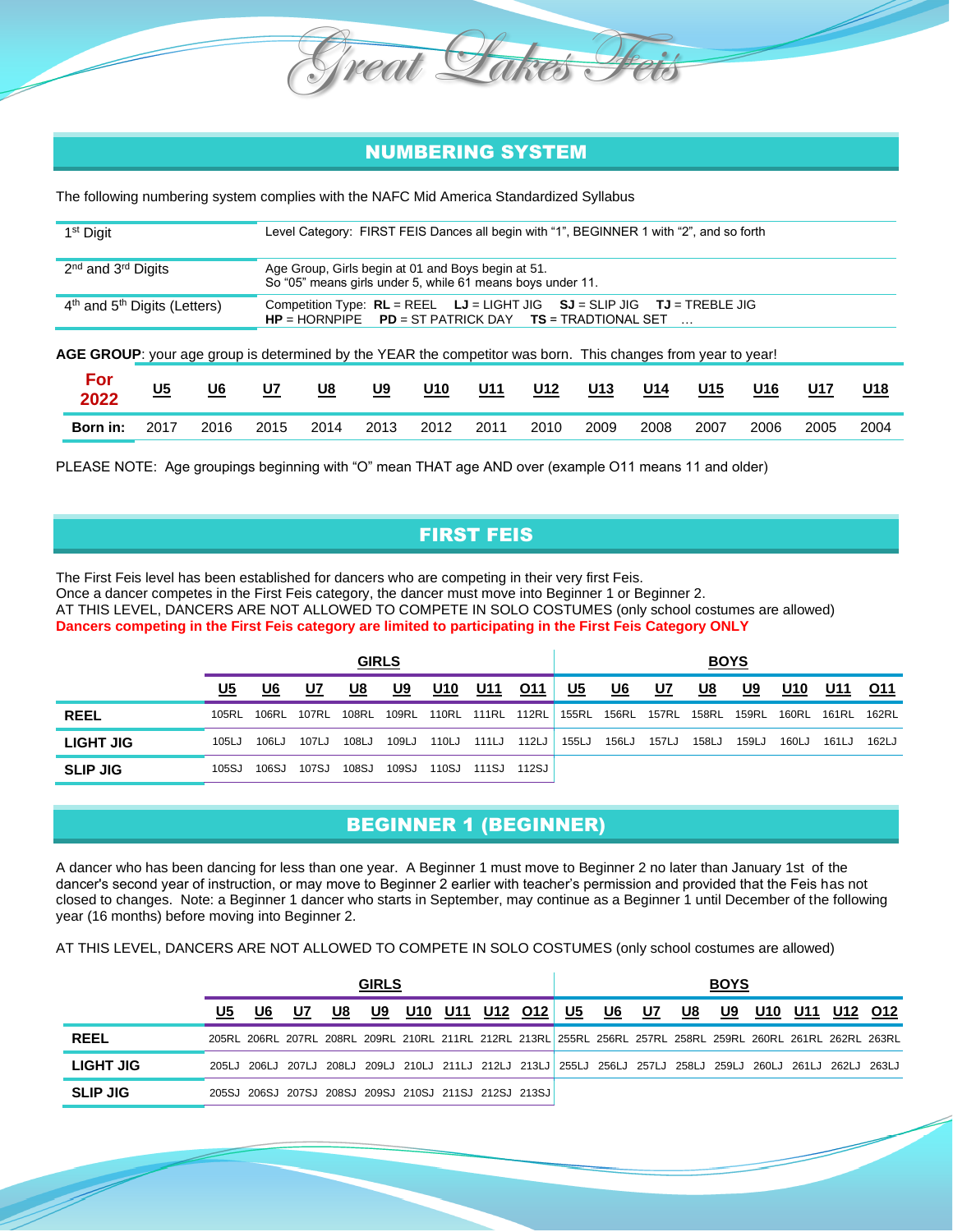## BEGINNER 2 (ADVANCED BEGINNER)

Great Sakes Feis

A dancer who has been dancing for more than one year and who has not won a 1<sup>st</sup>, 2<sup>nd</sup> or 3<sup>rd</sup> place as Beginner 2 dancer. A dancer who has won a 1<sup>st</sup>, 2<sup>nd</sup> or 3<sup>rd</sup> place in a Beginner 2 dance must move into Novice in that dance no later than January 1<sup>st</sup> of the next calendar year or with teacher's permission as soon as the next Feis (if said Feis has not closed to changes). AT THIS LEVEL, DANCERS ARE NOT ALLOWED TO COMPETE IN SOLO COSTUMES (only school costumes are allowed) ALL HARD SHOE DANCES AT TRADITIONAL SPEEDS

|                       |       |    |                                                       |           | <b>GIRLS</b> |     |     |     |     |                                                                                                             |           |    |    | <b>BOYS</b>     |     |     |                   |     |
|-----------------------|-------|----|-------------------------------------------------------|-----------|--------------|-----|-----|-----|-----|-------------------------------------------------------------------------------------------------------------|-----------|----|----|-----------------|-----|-----|-------------------|-----|
|                       | U6    | U7 | U8                                                    | <u>U9</u> | U10          | U11 | U12 | U13 | O13 | <u>U6</u>                                                                                                   | <u>U7</u> | U8 | U9 | U <sub>10</sub> | U11 | U12 | U13               | O13 |
| <b>REEL</b>           |       |    |                                                       |           |              |     |     |     |     | 306RL 307RL 308RL 309RL 310RL 311RL 312RL 313RL 314RL 356RL 357RL 358RL 359RL 360RL 361RL 362RL 363RL 364RL |           |    |    |                 |     |     |                   |     |
| <b>LIGHT JIG</b>      | 306LJ |    | 307LJ 308LJ                                           |           |              |     |     |     |     | 309LJ 310LJ 311LJ 312LJ 313LJ 314LJ 356LJ 357LJ 358LJ 359LJ 360LJ 361LJ                                     |           |    |    |                 |     |     | 362LJ 363LJ 364LJ |     |
| <b>SLIP JIG</b>       |       |    | 306SJ 307SJ 308SJ 309SJ 310SJ 311SJ 312SJ 313SJ 314SJ |           |              |     |     |     |     |                                                                                                             |           |    |    |                 |     |     |                   |     |
| <b>TREBLE JIG</b>     |       |    |                                                       |           |              |     |     |     |     | 306TJ 307TJ 308TJ 309TJ 310TJ 311TJ 312TJ 313TJ 314TJ 356TJ 357TJ 358TJ 359TJ 360TJ 361TJ 362TJ 363TJ 364TJ |           |    |    |                 |     |     |                   |     |
| <b>HORNPIPE</b>       |       |    |                                                       |           |              |     |     |     |     | 306HP 307HP 308HP 309HP 310HP 311HP 312HP 313HP 314HP 356HP 357HP 358HP 359HP 360HP 361HP 362HP 363HP 364HP |           |    |    |                 |     |     |                   |     |
| <b>ST PATRICK DAY</b> |       |    |                                                       |           |              |     |     |     |     | 306PD 307PD 308PD 309PD 310PD 311PD 312PD 313PD 314PD 356PD 357PD 358PD 359PD 360PD 361PD 362PD 363PD 364PD |           |    |    |                 |     |     |                   |     |

#### **NOVICE**

A dancer moves into Novice as a result of placing 1st, 2nd, or 3rd in that dance as indicated in Beginner 2. A dancer who wins 1st in a Novice dance must move into Prizewinner level in that dance no later than January 1st of the next calendar year or with teacher's permission as soon as the next feis (if said feis has not closed to changes).

\*ALL HARD SHOES DANCES CAN BE DONE AT EITHER TRADITIONAL SPEED OR SLOW SPEED

|                        |        |             |       |       |       | <b>GIRLS</b>                              |                         |             |             |       |                                                                                                                         |             |                   |       |       | <b>BOYS</b> |             |       |             |       |
|------------------------|--------|-------------|-------|-------|-------|-------------------------------------------|-------------------------|-------------|-------------|-------|-------------------------------------------------------------------------------------------------------------------------|-------------|-------------------|-------|-------|-------------|-------------|-------|-------------|-------|
|                        | U7     | U8          | U9    | U10   | U11   | U12                                       | U13                     |             | U14 U15 015 |       | U7                                                                                                                      | U8          | U9                | U10   | U11   | U12         | U13         |       | U14 U15 015 |       |
| <b>REEL</b>            |        |             |       |       |       |                                           |                         |             |             |       | 407RL 408RL 409RL 410RL 411RL 412RL 413RL 414RL 415RL 416RL 457RL 458RL 459RL 460RL                                     |             |                   |       | 461RL | 462RL       | 463RL 464RL |       | 465RL 466RL |       |
| <b>LIGHT JIG</b>       | 407LJ  | 408L.J      | 409LJ | 410LJ | 411LJ | 412LJ                                     |                         | 413LJ 414LJ | 415LJ       | 416LJ |                                                                                                                         | 457LJ 458LJ | 459LJ             | 460LJ | 461LJ | 462LJ       | 463LJ       | 464LJ | 465LJ       | 466LJ |
| <b>SLIP JIG</b>        |        | 407SJ 408SJ | 409SJ |       |       | 410SJ 411SJ 412SJ 413SJ 414SJ 415SJ 416SJ |                         |             |             |       |                                                                                                                         |             |                   |       |       |             |             |       |             |       |
| <b>*TREBLE JIG</b>     | 407T.I | 408TJ       | 409TJ | 410TJ | 411TJ |                                           | 412TJ 413TJ 414TJ 415TJ |             |             | 416TJ |                                                                                                                         |             | 457TJ 458TJ 459TJ | 460TJ | 461TJ | 462TJ       | 463TJ       | 464TJ | 465TJ       | 466TJ |
| *HORNPIPE              |        |             |       |       |       |                                           |                         |             |             |       | 407HP 408HP 409HP 410HP 411HP 412HP 413HP 414HP 415HP 416HP 457HP 458HP 459HP 460HP 461HP 462HP 463HP 464HP 465HP 466HP |             |                   |       |       |             |             |       |             |       |
| <b>TRADITIONAL SET</b> |        |             |       |       |       |                                           |                         |             |             |       | 407TS 408TS 409TS 410TS 411TS 412TS 413TS 414TS 415TS 416TS 457TS 458TS 459TS 460TS 461TS 462TS 463TS 464TS 465TS 466TS |             |                   |       |       |             |             |       |             |       |

## PRIZE WINNER (OPEN)

A dancer moves into Prizewinner as a result of placing 1st place as indicated in Novice. \*ALL HARD SHOES DANCES CAN BE DONE AT EITHER TRADITIONAL SPEED OR SLOW SPEED

|                        |    |    |    |                                                                                                                         | <b>GIRLS</b> |  |                |  |    |    |                | <b>BOYS</b> |             |                     |               |  |
|------------------------|----|----|----|-------------------------------------------------------------------------------------------------------------------------|--------------|--|----------------|--|----|----|----------------|-------------|-------------|---------------------|---------------|--|
|                        | U7 | U8 | U9 | U10                                                                                                                     | U11 U12 U13  |  | U14 U15 O15 U7 |  | U8 | U9 | <b>U10 U11</b> |             |             | U12 U13 U14 U15 O15 |               |  |
| <b>REEL</b>            |    |    |    | 507RL 508RL 509RL 510RL 511RL 512RL 513RL 514RL 515RL 516RL 557RL 558RL 559RL 560RL 561RL 562RL                         |              |  |                |  |    |    |                |             | 563RL 564RL |                     | . 565RL 566RL |  |
| <b>SLIP JIG</b>        |    |    |    | 507SJ 508SJ 509SJ 510SJ 511SJ 512SJ 513SJ 514SJ 515SJ 516SJ                                                             |              |  |                |  |    |    |                |             |             |                     |               |  |
| <b>*TREBLE JIG</b>     |    |    |    | 564TJ 508TJ 509TJ 510TJ 511TJ 512TJ 513TJ 514TJ 515TJ 516TJ 557TJ 558TJ 559TJ 560TJ 561TJ 562TJ 563TJ 564TJ             |              |  |                |  |    |    |                |             |             |                     | 565TJ 566TJ   |  |
| *HORNPIPE              |    |    |    | 507HP 508HP 509HP 510HP 511HP 512HP 513HP 514HP 515HP 516HP 557HP 558HP 559HP 560HP 561HP 562HP 563HP 564HP 565HP 566HP |              |  |                |  |    |    |                |             |             |                     |               |  |
| <b>TRADITIONAL SET</b> |    |    |    | 507TS 508TS 509TS 510TS 511TS 512TS 513TS 514TS 515TS 516TS 557TS 558TS 559TS 560TS 561TS 562TS 563TS 564TS 565TS 566TS |              |  |                |  |    |    |                |             |             |                     |               |  |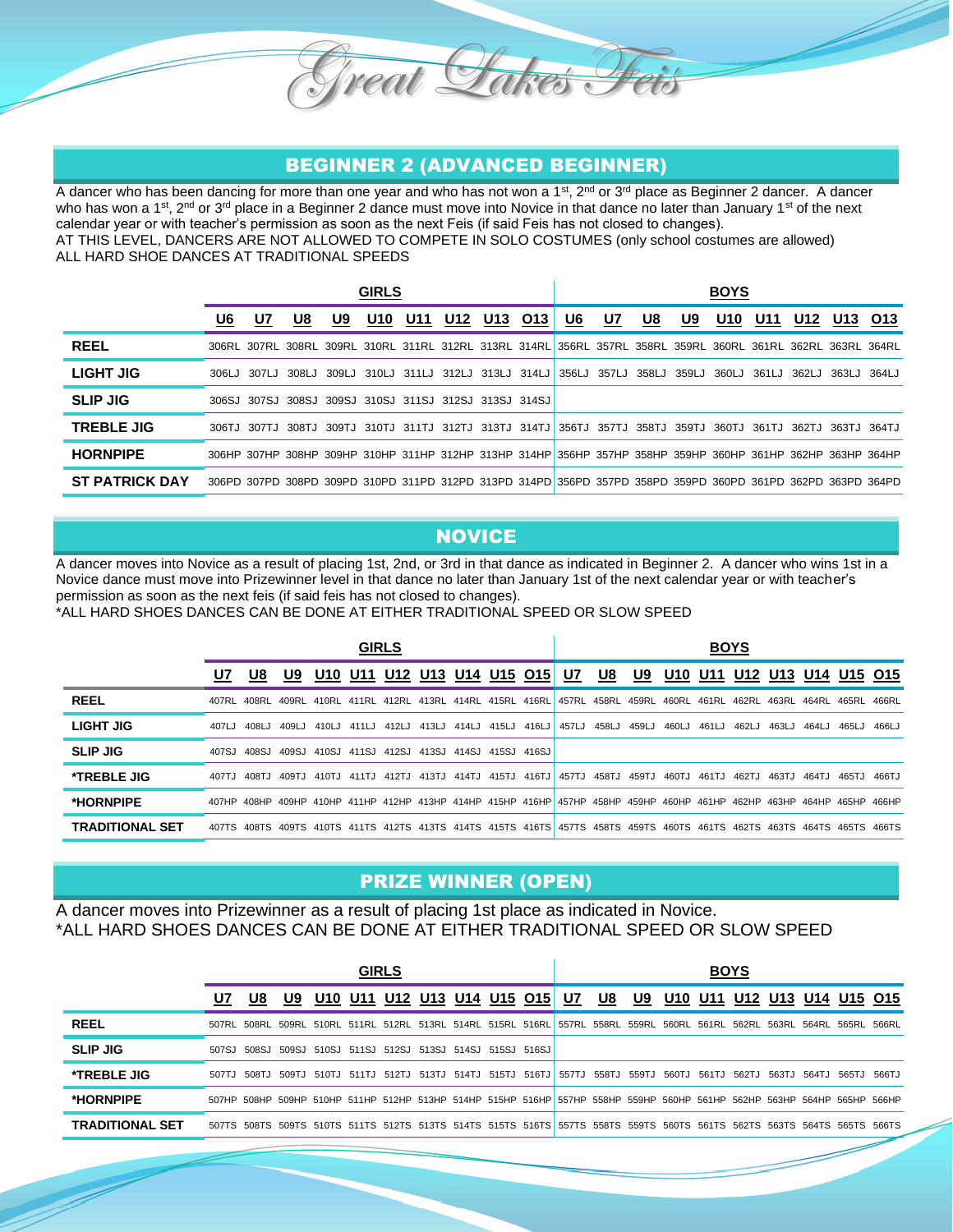## PRELIMINARY CHAMPIONSHIP

reat

A dancer who wins 1st place in each of the Open dances (reel, slip-jig, treble jig, and hornpipe) can move into Preliminary Championships with teacher's permission. Boys and Girls will compete against each other, however if there are at least 5 boys entered, the boys will be moved into a separate competition. In cases where a Feis elects to split a competition due to a large entry, the split must be done by birth date age in the same manner as the North American Championships. Dancers will perform: 48 bars of reel or 40 bars of slip-jig, 40 bars of the hornpipe or 48 bars of the treble jig, and a Set Dance. Preliminary Championship will be judged and scored by all 3 judges. In addition, awards will also be posted for each solo round (light and heavy round) based on the scores of one judge (different judges scores for light and heavy).

A Masters Preliminary dancer is defined as any dancer over the age of 25 who has previously placed in the top three of a youth Preliminary competition of five or more competitors

| Boys/Men & Girls/Ladies     | U9    | U10 | U11 | U12 | U13 | U14 | <u>U15</u> | U16 | <u>U17</u>                                      | Q17   | <b>MASTER</b><br><b>ADULT</b> |
|-----------------------------|-------|-----|-----|-----|-----|-----|------------|-----|-------------------------------------------------|-------|-------------------------------|
| Preliminary<br>Championship | 609PC |     |     |     |     |     |            |     | 610PC 611PC 612PC 613PC 614PC 615PC 616PC 617PC | 618PC | 699PC                         |

## OPEN CHAMPIONSHIP

A dancer who wins two 1st Place awards in one calendar year will move on to Open Championship the following year, or as soon as the second win is achieved, in any age category, in the following years. Only in the case of back-to-back Feiseanna (successive days), in which case the first win in the first Feis will not change the dancer's status for the second Feis. Placing in a Regional or National Oireachtas does not change the status of a competitor.

Dancers will perform: 48 bars of reel or 40 bars of slip-jig, 40 bars of the hornpipe or 48 bars of the treble jig, and a Set Dance. Competitions will be combined in groups of 5 when possible per rules (see Championship rules below).

A Masters Open level dancer is defined as any dancer over the age of 25 who has never competed in a youth Open Championship competition. Also any adult dancer that placed first in a Masters Preliminary competition is eligible for the MASTER ADULT OC.

BOYS will be combined with girls if needed.

| <b>Open</b><br>Championship | <u>U10</u> | <u>U11</u> | <u>U12</u> | <u>U13</u> | <u>U14</u> | <u>U15</u> | U <sub>16</sub> | <u>U17</u> | <u>U18</u> | <u>U19</u> | <u>019</u> | <b>MASTER</b><br><b>ADULT</b> |
|-----------------------------|------------|------------|------------|------------|------------|------------|-----------------|------------|------------|------------|------------|-------------------------------|
| <b>GIRLS / LADIES</b>       | 710OC      | 711OC      | 712OC      | 713OC      | 714OC      | 715OC      | 716OC           | 717OC      | 718OC      | 719OC      | 720OC      |                               |
| <b>BOYS/MEN</b>             | 760OC      | 761OC      | 762OC      | 763OC      | 764OC      | 765OC      | 766OC           | 767OC      | 768OC      | 769OC      | 770OC      | 799OC                         |

NOTE: A dancer who has not received a legitimate placing (sufficient competitors within the normal placing scale) along with a dancer who has not placed in Open Championships for two consecutive years, may return to their previous competition level. For example, an Open Championship dancer that does not place in two consecutive years may return to Preliminary Championships, the same as a Preliminary dancer who does not place can return to Prizewinner.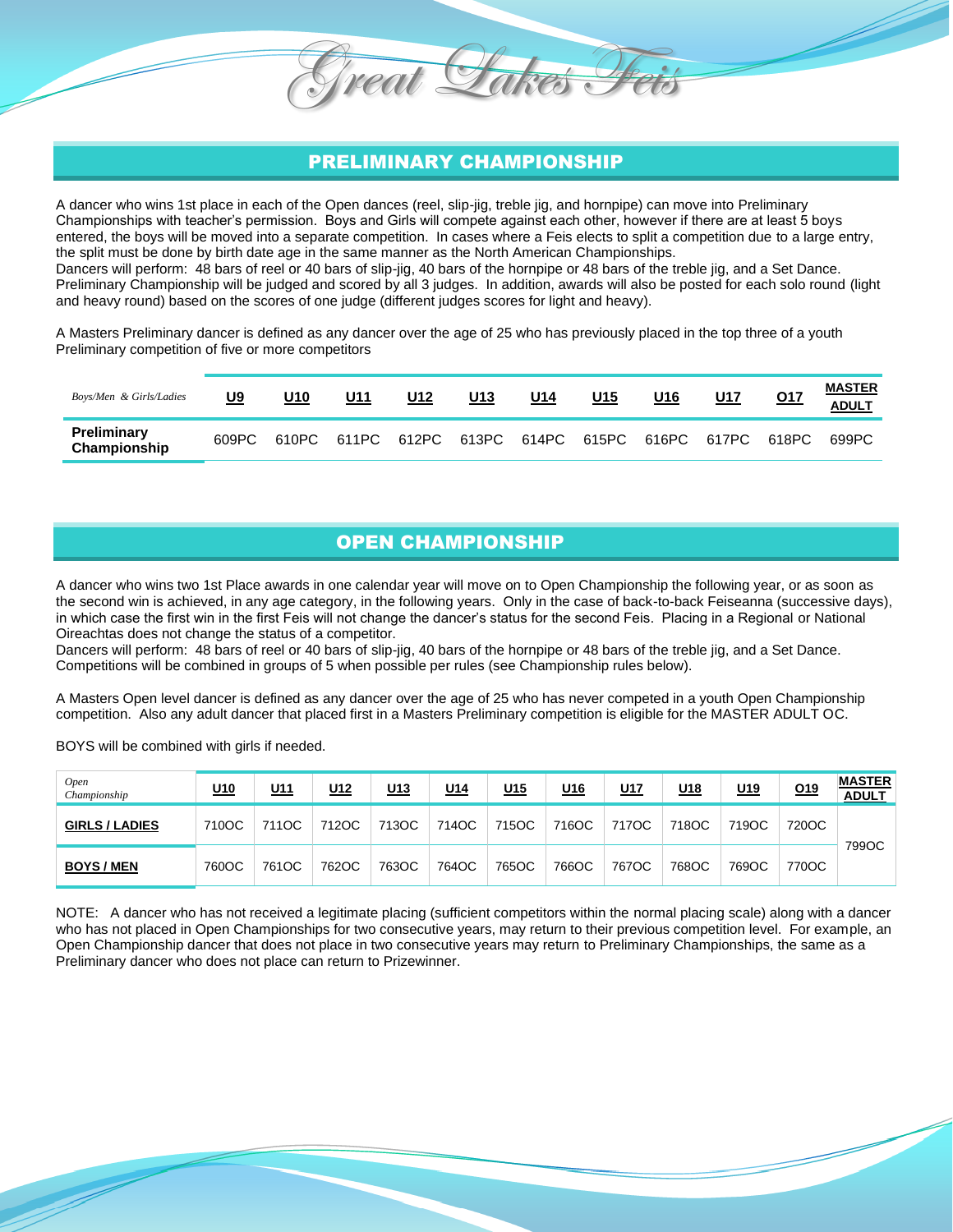

Great Fakes

An Adult dancer is defined as any dancer who started Irish dancing at the age of 18 or older OR any dancer 18 or older who has not competed in at least five years in a youth competition AND has never placed in the top three in a youth Preliminary Championship competition of more than five competitors. Dancers who are in the ADULT categories cannot enter any competition other than Adult specified competitions. A dancer who wishes to return to any category other than Adult must remain out of ADULT competitions until they retire from dancing for five consecutive years

|                        | <b>Beginner 1</b> | <b>Beginner 2</b> | <b>Novice</b> | <b>Prizewinner</b> |
|------------------------|-------------------|-------------------|---------------|--------------------|
| <b>REEL</b>            | 299RL             | 399RL             | 499RL         | 599RL              |
| LIGHT JIG              | 299LJ             | 399LJ             | 499LJ         | 599LJ              |
| <b>SLIP JIG</b>        | 299SJ             | 399SJ             | 499SJ         | 599SJ              |
| <b>TREBLE JIG</b>      | 299TJ             | 399TJ             | 499TJ         | 599TJ              |
| <b>HORNPIPE</b>        | 299HP             | 399HP             | 499HP         | 599HP              |
| <b>TRADITIONAL SET</b> | 299TS             | 399TS             | 499TS         | 599TS              |

## FIGURES AND CEILI

- There are no restrictions on figure age groups.
- Figure age groups will be determined by the oldest dancer.
- Ceili teams (8 hands) are allowed to repeat dancers at all Mid-America feiseanna in accordance with the world and regional Oireachtas rules.
- Only ONE team member needs to register and will be charged the TEAM fee for the entire team. The team MUST wear the dancer number that was used to register the team. It is not necessary to notify the Feis nor QuickFeis who the other team members will be.

|                      | <b>FIGURE DANCING</b> |                       |                           | <b>CEILI DANCING</b>                     |
|----------------------|-----------------------|-----------------------|---------------------------|------------------------------------------|
|                      | 2 HAND<br><b>Reel</b> | <b>3 HAND</b><br>Reel | <b>4 HAND</b><br>Reel/Jig | <b>8 Hand Ceili Dance</b>                |
| <b>TEAM FEE &gt;</b> | \$10                  | \$15                  | \$20                      | <b>TEAM FEE <math>\rightarrow</math></b> |
| <b>Under 7</b>       | 207FD                 | 307FD                 | 407FD                     | Under 9                                  |
| 9Under 9             | 209FD                 | 309FD                 | 409FD                     | <b>Under 11</b>                          |
| Under 11             | 211FD                 | 311FD                 | 411FD                     | Under 13                                 |
| Under 13             | 213FD                 | 313FD                 | 413FD                     | Under 16                                 |
| Under 15             | 215FD                 | 315FD                 | 415FD                     | Over 16                                  |
| Over 15              | 216FD                 | 316FD                 | 416FD                     | <b>Adult</b>                             |
| <b>ADULT</b>         | 299FD                 | 399FD                 | 499FD                     |                                          |

| . .                |  | VLILI PARVIRY        |      |  |  |
|--------------------|--|----------------------|------|--|--|
| 4 HAND<br>Reel/Jiq |  | 8 Hand Ceili Dance   |      |  |  |
| \$20               |  | <b>TEAM FEE &gt;</b> | \$40 |  |  |
| 407FD              |  | Under 9              | 809C |  |  |
| 409FD              |  | Under 11             | 811C |  |  |
| 411FD              |  | Under 13             | 813C |  |  |
| 413FD              |  | Under 16             | 816C |  |  |
| 415FD              |  | Over 16              | 817C |  |  |
| 416FD              |  | Adult                | 899C |  |  |
|                    |  |                      |      |  |  |

**FIGURE DANCING CEILI DANCING**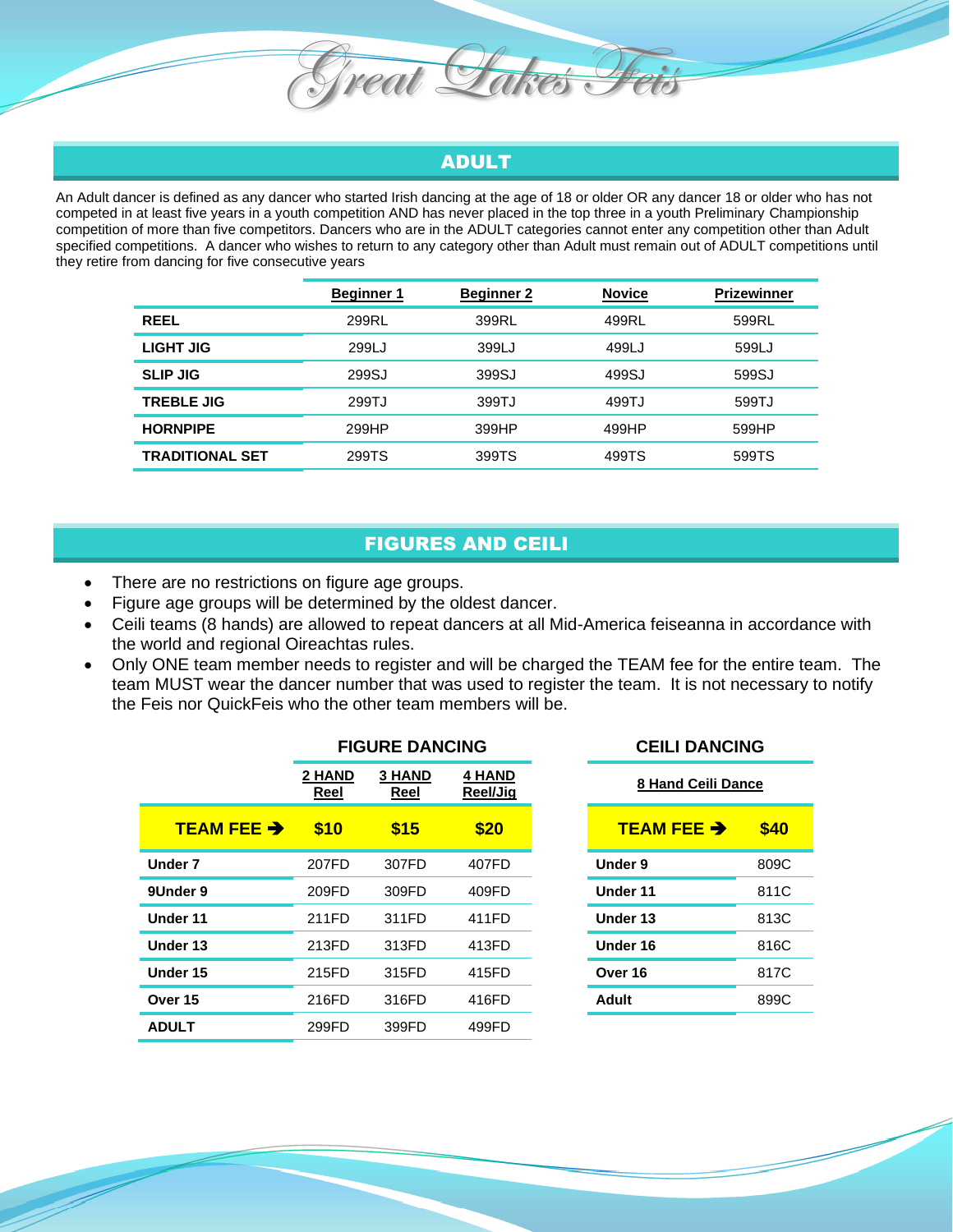# MUSIC AND VOICE COMPETITIONS

Great Lakes I

|       | <b>Beginner</b><br>(Less than 1 year<br>experience | Intermediate<br>(Less than 2 years experience) | Advanced<br>(2 years or more<br>experience) |
|-------|----------------------------------------------------|------------------------------------------------|---------------------------------------------|
| Music | M101<br>Play 2 tunes of contrasting tempo          | M201<br>Play 2 tunes of contrasting tempo      | M301<br>Play 3 tunes of contrasting tempo   |
| Vocal | V101                                               | V201                                           | V301                                        |

- Music competition is open from 8:30 am to end of dancing
- Your music level is based on how much training or experience you have. This is at your discretion (we are on the honor system)
- "Music" competitions are for instrumental music only. Any instrument of your choice.
- "Music" competitions must play an approved traditional tune from the following list
- ♫ *Reels* ♫ *Airs* ♫ *Polkas/ Slides*
- ♫ *Hornpipes* ♫ *Marches*
- ♫ *Jigs (Single jig / Double Jig / Slip Jig)*
- Beginners and Intermediate players will play two pieces of contrasting tempo from the above list
- Only traditional music will be accepted
- Electronic or amplified instruments will not be accepted
- Advanced players will play three pieces of contrasting tempo from the above list
- The melody must be played on all instruments
- The tune must be played twice through
- Results will be posted at the end of the feis

## SPECIAL COMPETITION (999SC)

- Open to ANY dancer at ANY level
- Must register and pay either online or in person. Registration for this competition will close at 11:00 am on the day of Feis.
- Dancers are allowed 32 bars of music of their choice
	- o Reel
	- o Jig
	- o Slip Jig
	- o Treble Jig
	- o Hornpipe
- You may have live or pre-recorded music. Pre-recorded music must be on a CD. No other format will be allowed.
- Choreography must be your own steps and not your school steps.
- Choreography must include:
	- o Rocks or Cross-Keys
	- o Some type of jump
	- o Some type of twisting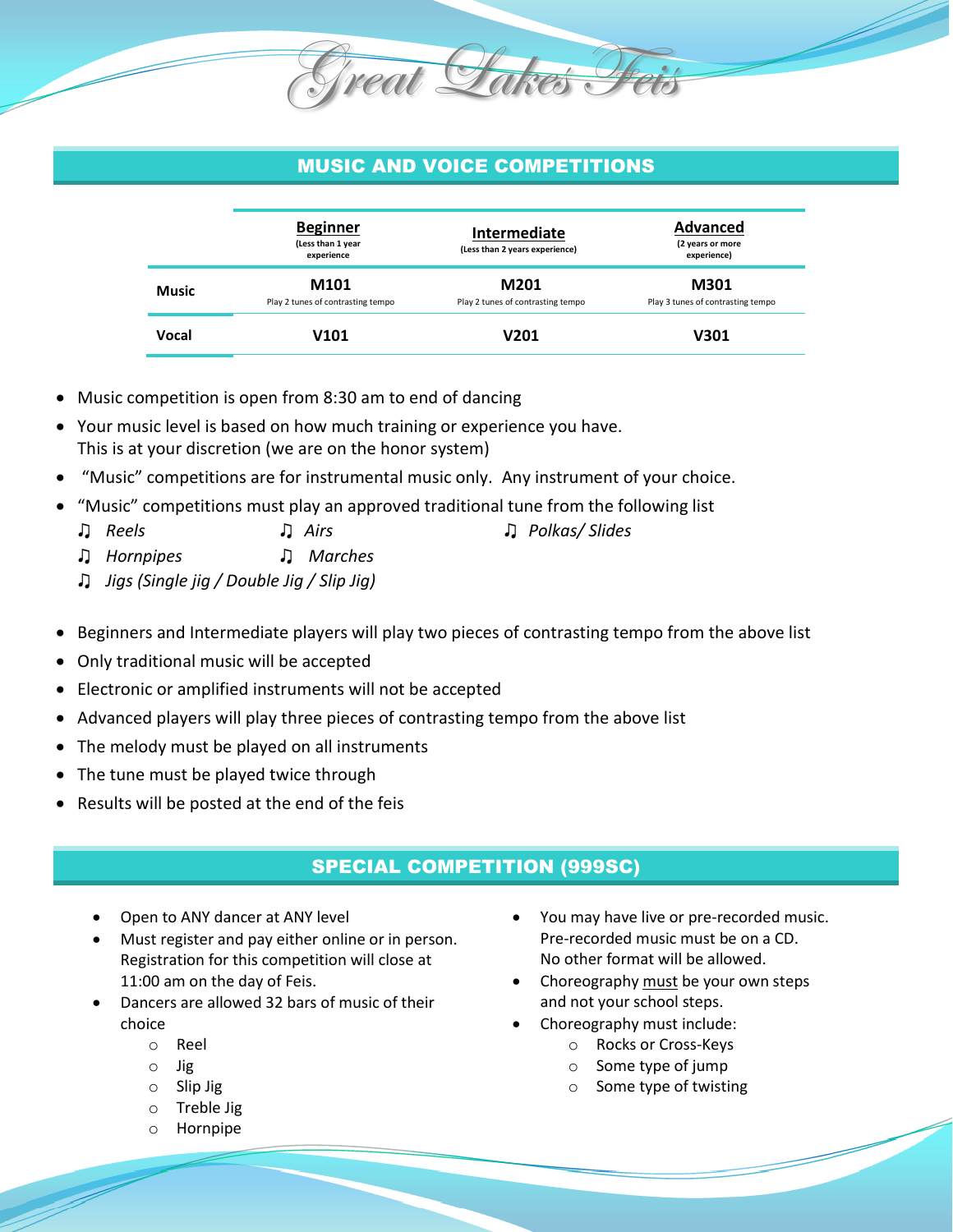## MID-AMERICA REGIONAL DANCING COMPETITION RULES

Great Lakes Feis

- 1. In the case of all solo and team competitions in all grades, the age of a competitor on 1st January of the year in which the competition is held will determine the right of entry. For the purposes of this Rule a competitor whose birthday occurs on 1st January shall be deemed to be under the age attained on that date.
- 2. Competitions are open to all but those holding a TMRF, TCRG, or ADCRG designation. A feis can only accept entries from pupils of teachers registered with An Coimisiun and registered with both the IDTANA and the North American region in which they reside.
- 3. A competitor may be disqualified for any of the following reasons:
	- a. Conduct unbecoming a lady or gentleman.
	- b. Failure to report on time to compete. (Penalty: disqualification from said event)
	- c. Falsification of age or other important facts i.e., teaching, award winning, competing under another competitor's name or number, etc.

Penalty for (a) or (c): Competitor will be disqualified from the Feis at which the occurrence happened and from all registered Feiseanna for a period of one year beginning at the date of the occurrence.

- 4. Competitions may be closed if there are no competitors at the assigned stage ready to compete when the competition is scheduled or announced. This does not pertain to a situation where competitors are involved in stage conflicts, and such conflicts will be handled by the stage monitor.
- 5. Steel taps or "bubble" heels on dancing shoes and any display of awards is prohibited. Authentic Gaelic dress is desired.
- 6. First Feis (if offered), Beginner and Advanced Beginner, aka Beginner I and II, must wear a class costume, or a skirt/pants and top. All other categories are excluded from this rule. Modest attire is encouraged when a competitor is not dancing.
- 7. Competitor's number must be worn and visible to adjudicators when performing in all competitions. Use of reflective plastic number covers is discouraged.
- 8. The number of awards given is determined by the Feis Committee and is based on the scores and ranks given by the adjudicator(s).
- 9. Complaints must be in writing stating names and other factual information and signed by the complainant. A \$25.00 fee must be enclosed and presented to the Feis Chairman within one hour of the occurrence. The fee will be returned if the complaint is upheld.
- 10.The Feis Committee and any organization affiliated with same, will not be held responsible for personal injury,

property loss or damage. Destruction of Feis property and/or rental property will be punishable by law.

- 11.The Feis reserves the right to reject any entry for cause, to cancel all or part of the Feis and to limit competitor's performing time. The decision of the Feis Committee is final in all matters connected with the Feis.
- 12.All Feiseanna must have a process to allow parents to request that their child or children's name(s) not be listed on the posted competitor list prior to the day of the Feis.
- 13.Competitors must answer all questions as required by the Feis Entry committee, including teacher's name, and include the entry fee for entry to be accepted. Failure to do so will result in a rejected entry.
- 14.With the exception of First Feis and Beginner 1 the status of the dancer does not change unless there are five or more dancers in the competition.
- 15.Photography
	- a. With the exception of First Feis, Beginner 1 and Beginner 2 (or their equivalent), photography of any kind which has the capability of capturing a dancer's image while in motion is strictly forbidden.
	- b. A Feis may elect to allow in motion photography for publicity purposes, but the pictures are considered the sole property of the Feis and solely for Feis use only; these are not to be used for personal gain through commercial use or sale, and under no circumstances can they be published on any website or other areas, without the express written permission of the persons involved.
	- c. Additionally, a professional photographer may be formally contracted by a Feis to capture non-motion photographs, such as portrait photography, awards ceremonies, etc. and/or in motion photography provided it is taken at a vendor station or suitable location:
		- i. away from the dancing stages and,
		- ii. requested by a consenting parent, guardian, or dancer (over the age of 18).
- 16.No block, en Pointe, toe walking movements, stationary or moving is allowed to be performed for all ages up to and including the under 12 age group. However, after September 1 of each year an exception is made for those dancers who are 11 dancing in the under 12 age group.
- 17.No substance that can become airborne should be used on any dance floor in an attempt to improve traction.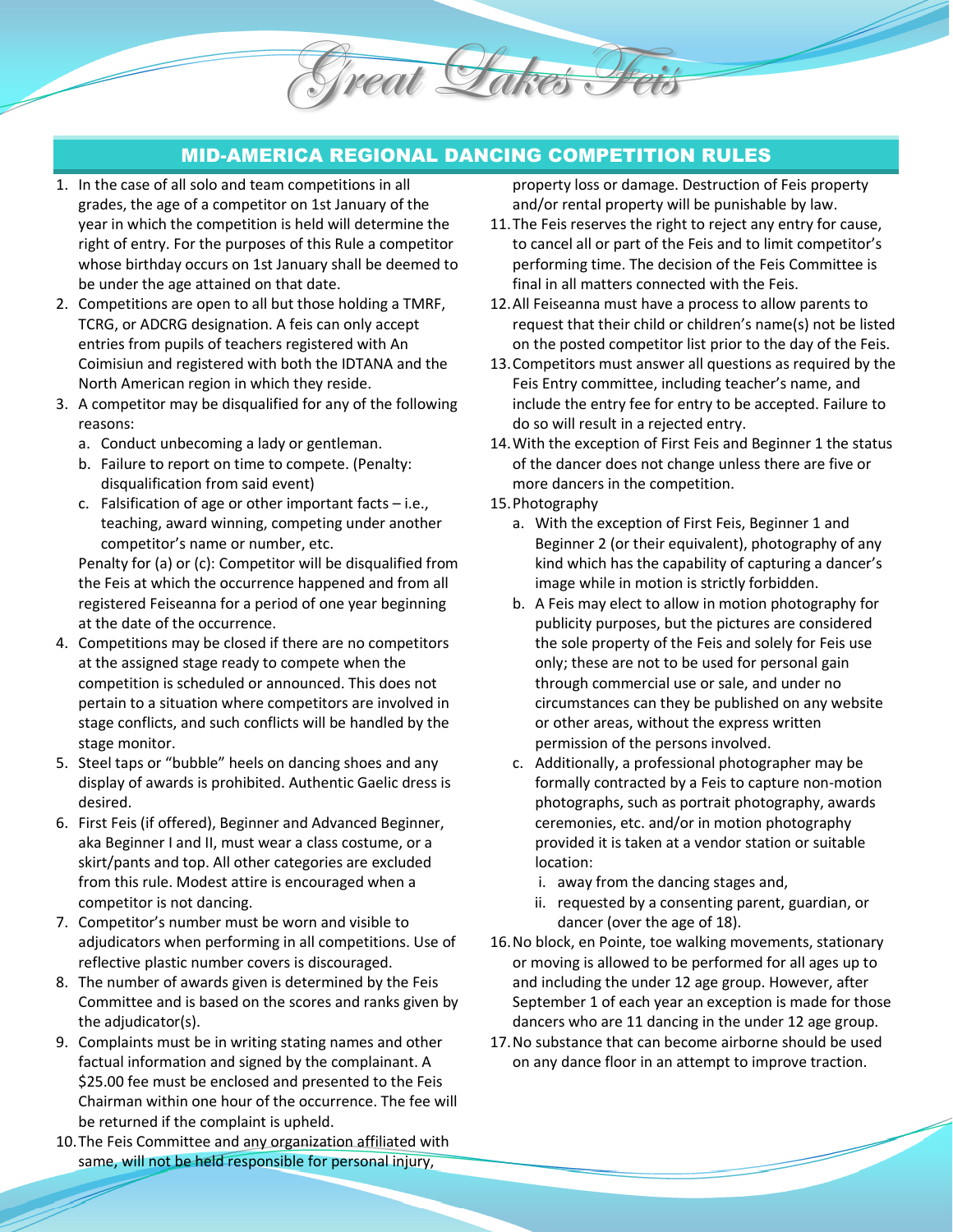

- 1. Solo competitors in First Feis (if offered), Beginner, Advanced Beginner, Novice or Open (Prizewinner) competitions:
	- a. Must compete in their own age group.
	- b. Must be prepared to perform two steps in each event.
- 2. With the exception of First Feis and Beginner 1, a dancer's level is determined in each dance (Reel, Light Jig, Single Jig, Slip-Jig, Hornpipe, Treble Jig, and Traditional Set). Traditional Set Dances are limited to those dances determined by An Coimisiun Le Rince Gaelacha as traditional set dances.
- 3. A Feis Committee may combine competitions if there are less than 5 competitors entered as follows:
	- a. Two consecutive age groups, combined into the higher of the two groups, within that grade.
	- b. Three consecutive age groups, combined into the highest age group, within that grade.
	- c. All Boys' grades competitions shall be initially entered in single year age groups within that grade.
	- d. If there are less than 5 Boys entered in any one age group within that grade, competitions may be combined in the following order:
		- i. Double, All Boys, age group into the higher of the two groups within that grade
		- ii. If a double, All Boys age group does not create 5 or more entries, the Boys shall be combined into the corresponding single year Girls' age group.
		- iii. If the combined Boys and Girls age group still does not create 5 or more entries, that competition may be combined as stated in rule b above.
	- e. 100 and 200 level competitions may be combined as follows:
		- i. Ages under 8 and below, CANNOT be combined with other age groups within that grade, but Boys and Girls may be combined in the corresponding single year Girls' age group within that grade.
		- ii. Ages under 9 and above may first be combined into 2 consecutive age groups within that grade. If the combined competition still does not create 5 or more entries, that competition may be combined using rules b, c, and d above.
- 4. Each region may determine the system for moving dancers from one grade to another, as they see appropriate for their region.
- 5. The syllabus is to contain all grade categories.
- 6. Competitors have the option to remain in the same category for the remainder of the Feis year.
- 7. A dancer, at the discretion of the teacher, may move into the next Grade (not Open Championships) without satisfying the requirements. However, once a dancer

competes in the higher level, they can never move back to a lower category, (except as outlined in Rule 1, above). 8. Grade Levels

Great Sakes

- a. **First Feis:** A dancer who has never competed in a Feis. A dancer can only be in this category for a single day and cannot compete at any other level in the Feis. Dancers must compete with Basic Steps that coincide with the Grade Exam Syllabus.
- b. **Beginner I (Beginner) Grade:** A beginner is a competitor who has not yet taken a full year of Irish Dance lessons, thereby giving beginners a full year with such status. A Beginner must move into the Beginner 2/Advanced Beginner category the next year. Dancers must compete with Basic Steps that coincide with the Grade Exam Syllabus.
- c. **Beginner 2 (Advanced Beginner) Grade:** An advanced beginner who wins 1st, 2nd or 3rd place will advance to the Novice category in that particular dance. Competition dances are reel, light jig, slip jig, traditional treble jig and traditional hornpipe, as a minimum requirement. Dancers must compete with Basic Steps that coincide with the Grade Exam Syllabus.
- d. **Novice Grade:** A novice who wins a 1st place will advance to the Open (Prizewinner) category in that particular dance.
- e. **Open Prizewinner Grade:** A competitor who does not qualify as a beginner, advanced beginner or as a novice.
- f. **Adult:** An Adult dancer is defined as any dancer who started Irish dancing at the age of 18 or older OR any dancer 18 or older who has not competed in at least five years in a youth competition AND has never placed in the top three in a youth Preliminary championship competition of more than five competitors.
- 9. First Feis (if offered), Beginner I, and Beginner 2 are required to dance at traditional speeds. Novice and Open/Prizewinner dancers may choose between traditional and Oireachtas speeds.

#### 10.The following dance speeds must be adhered to;

|                   | <b>First</b><br><b>Feis</b> | Beg 1 |     | <b>Beg 2 Novice</b> | <b>Prizewin</b><br>ner |
|-------------------|-----------------------------|-------|-----|---------------------|------------------------|
| Reel              | 122                         | 122   | 122 | 113                 | 113                    |
| <b>Light Jig</b>  | 115                         | 115   | 115 | 115                 | 115                    |
| <b>Slip Jig</b>   | 122                         | 122   | 122 | 113                 | 113                    |
| <b>Single Jig</b> | 124                         | 124   | 124 | 124                 | 124                    |
| <b>Treble Jig</b> |                             |       | 92  | 73/92               | 73/92                  |
| <b>Hornpipe</b>   |                             |       | 138 | 113/13<br>8         | 113/13<br>8            |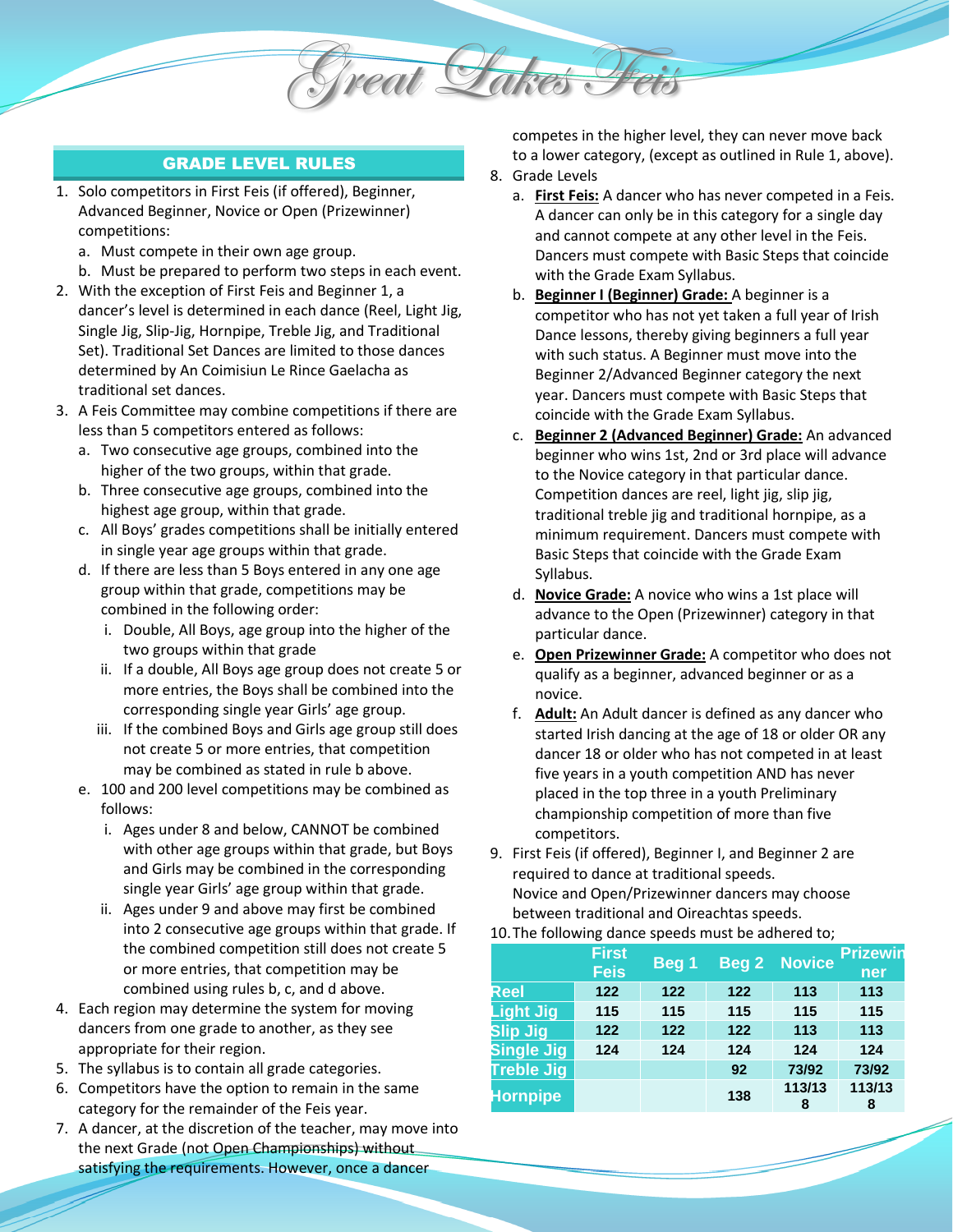

| <b>Traditional Sets</b>       | <b>Traditional Speed</b> |
|-------------------------------|--------------------------|
| <b>St. Patrick's Day</b>      | 94                       |
| <b>Blackbird</b>              | 144                      |
| <b>Job of the Journeywork</b> | 138                      |
| <b>Three Sea Captains</b>     | 96                       |
| <b>Garden of Daisies</b>      | 138                      |
| <b>Jockey to the Fair</b>     | 90                       |
| <b>King of the Fairies</b>    | 130                      |

- 11.First Feis, Beginner 1 and Beginner 2 perform only basic steps to coincide with the Grade Exam Syllabus.(IDTAMA, 1/1/17)
- 12.Dancers competing in the First Feis category are limited to participating in the First Feis Category only. (IDTAMA, 1/1/17)

#### CHAMPIONSHIP LEVEL RULES

- 1. First place winners in the Open Championship category cannot return to a Preliminary or Open (Prizewinner) competition. Placing in a Regional or National Oireachtas does not change the status of a competitor. A dancer who moves into Open Championship must stay a minimum of 2 years. If after 2 years they have not placed they are allowed to return to Preliminary. An Open Championship dancer who places is not allowed to return to Preliminary until 2 years after their last placement.
- 2. Entrants in any Championship event may not enter in any other (Grade) events, but may enter in Figure Dances and Specials, ie Treble Reel Competition, etc.
	- a. Dancers must qualify for Open Championship via the method now in place for Preliminary Championship, i.e. two 1st place wins.
	- b. Dancers must compete in the Preliminary Championship competition in order to qualify for Open Championship
- 3. Preliminary Championships are open to those who:
	- a. A dancer who wins 1st place in each of the Open Prizewinner dances (reel, slip-jig, treble jig, and hornpipe) can move into Preliminary Championships with teacher's permission.
	- b. Have never won 1st, 2nd or 3rd in Open Championship. A dancer who wins two first place awards will move on to Open Championship at the next Feis they enter, or as soon as the second win is achieved, in any age category, in the following years. Only in the case of back-to-back feiseanna (successive days), in which case the first win in the first Feis will not change the dancer's status for the second Feis. A dancer is required to perform a light shoe dance (reel or slip jig for ladies and reel only

for men), and a hard shoe dance. A Feis can opt to offer either a) a set dance or b) a jig/hornpipe.

- 4. A Mid-America region feis may choose to combine boys and girls in Open Championship competitions when there are less than 5 dancers registered in a particular age category.
- 5. One of the following statements MUST be in the feis syllabus:
	- a. When there are less than five dancers registered in a particular Open Championship age category, the boys and girls will NOT be combined.
	- OR
	- b. When there are less than five dancers registered in a particular Open Championship age category, the boys and girls WILL be combined.
- 6. The boys' open championship age categories will match the girls' open championship age categories.
- 7. Every competitor in Preliminary or Open Championship must have a minimum of 8 rotations or 10 minutes between each of their rounds.

#### FIGURE/CEILI TEAM RULES

- 1. Teachers or team captains are responsible that their teams are complete and in position when the competition is announced.
	- a. There are no restrictions on figure age groups
	- b. Figure age groups will be determined by the oldest dancer.
	- c. 8 hand teams are allowed to repeat dancers at all Mid-America feiseanna in accordance with the World and Regional Oireachtas rules.
- 2. The length of 2 hand and 3 hand dances in competition are to be 48 bars of music plus an 8 bar introduction.

#### ADJUDICATORS & MUSICIANS

- 1. Musicians and adjudicators cannot be approached during a competition by anyone except the Feis Committee. No one can approach them while a competitor is performing.
- 2. Musicians employed by the Feis Committee will be solely under the direction and management of the Feis Committee on Feis day.
- 3. In matters pertaining to adjudication, the decision of the adjudicators is final.
- 4. Adjudicators are to monitor the quality of music at the stage(s) to which they are assigned.
- 5. Championships and Preliminary Championships require at least three adjudicators.
- 6. Each Feis is required to list their adjudicators on their syllabus and/or website at least three weeks before the close of entries, one-third of which are to be from outside the region where the Feis is being held.